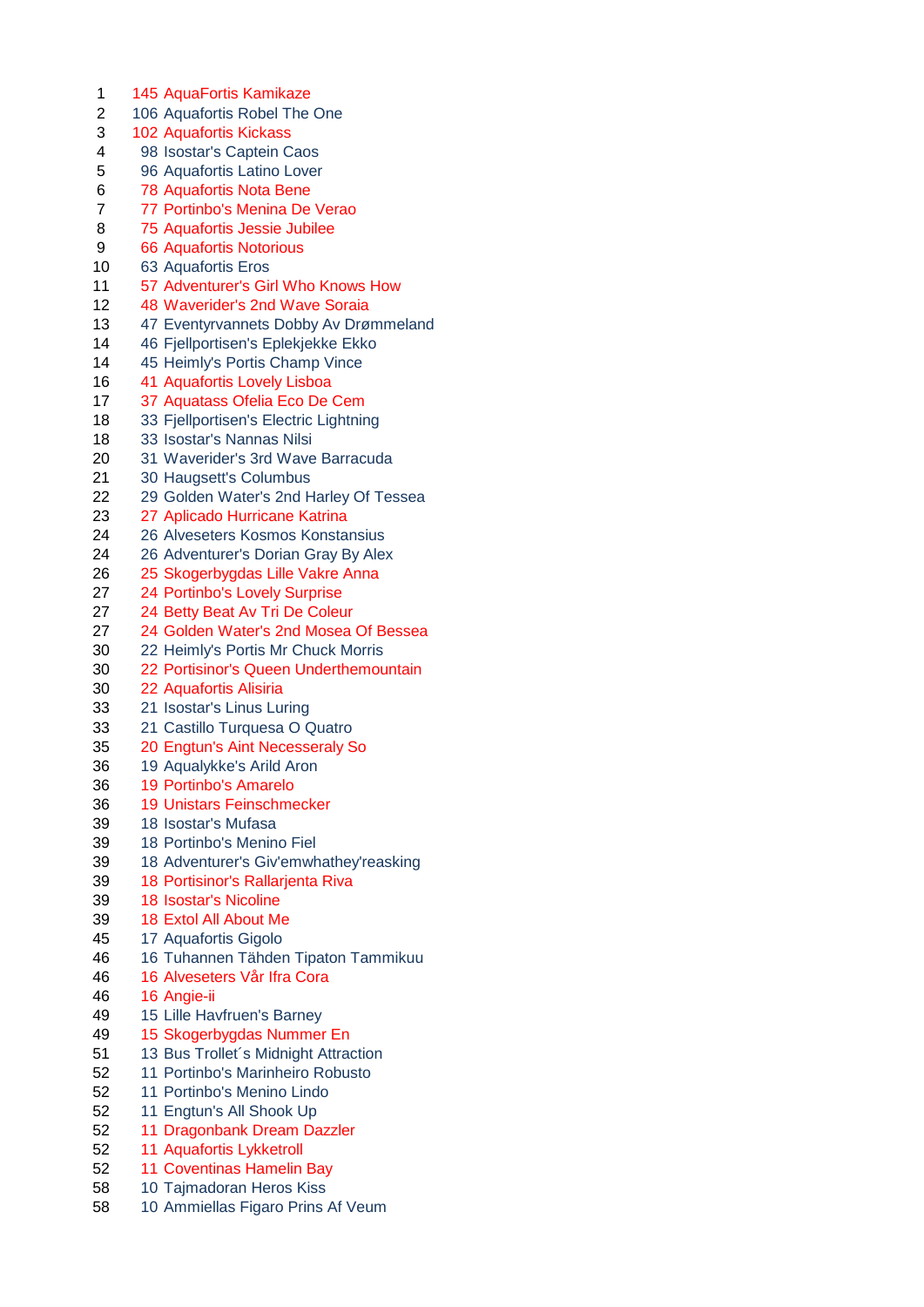10 Lykke 10 Mayarasta Arctic Snow Crystal 10 Tajmadoran Odessa 10 Aplicado O Agua Dee Lions Harmony 9 Sea King's Jule Jorsalafarare 9 Heimly's Portis Ciao Bella 8 Marinella's Wanted Dead Or Alive 8 Adventurer's Dashing Night 8 Aquatass Alpha Romeo Disco Volante 8 Adventurer's Full Moon At Night 8 Heimly's Portis Lovely Legacy Sanna 71 7 Skogerbygdas Here We Go Again 71 7 Tajmadoran Rio Tamega 71 7 Portinbo's Dark - N - Delightful 7 Aquatass Santa Monica Blvd 7 Lindeza Da Zorba 71 7 Beata Menina Delicia 6 Heimly's Portis Polar Bear Storm 6 Heimly's Portis Cindy Cinderella 6 Skogerbygdas Judy Garland 5 Isostar's Miss Matchmaker 5 Golden Water's 2nd Leasea Of Linsea 5 Sea King's Ultimate Umbrella 5 Isostar's Jitterbug 5 Chi Chi Devayne Nadarium 4 Unistars Fair Play 4 Engtun's It's Always You 4 Waverider's 3rd Wave Nemi Montoya Coventinas Shark Bay Eclipse Azul Aqua De Adonna's Chill Loke Aquatass Alpha Romeo Zagato Engtun's Waiting For Magic Prendo Da Monty Storhulte's Aragorn Piluttas Meu Nome É Börje Kurbotz Eagles Desperado Bus Trollet´s Magic Muray Heimly's Portis Great White Wolf Marportos No 4 Rollo Av Bessie Zivania's Alcatraz Aplicado Faith Of Zephyr Eventyrvannets Brava Blåbærdronning Madlands Midsomer In Midsummer Bianca Haugsett's Buffy Portinbo's Meu Sonho Ynde Portinbo's Amor Crianca Solvannets Sassy Trolljegerens Remington Lille Havfruen's Billie Sereia Isostar's Izy Star Isostar's Oleanna Tajmadoran Kiss Of Prada Ambereyes Magic Bunch Of Happiness Sea King's Vesla Af Värmeln Team Tinqua Straight Into My Heart Leo Del Mar The Adventurous Eowyn Team Tinqua Amie